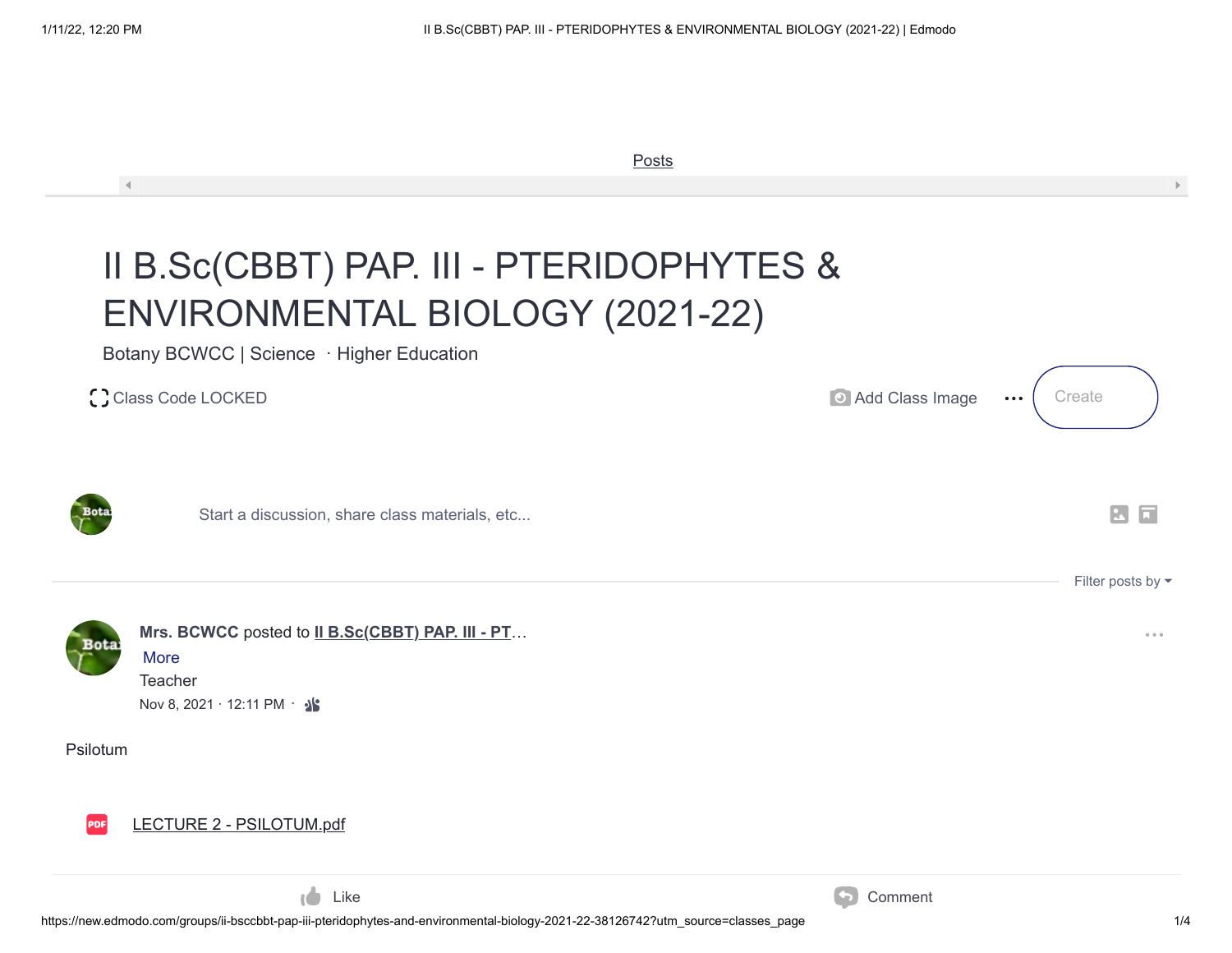

Write a comment...



Dear Students,

Kindly check the PPT of General characters of Pteridophytes.



|      | Like            | Comment |
|------|-----------------|---------|
| Bota | Write a comment |         |



[Mrs. BCWCC](https://new.edmodo.com/profile/b-bcwcc-cf3887/) posted to [II B.Sc\(CBBT\) PAP. III - PT](https://new.edmodo.com/groups/ii-bsccbbt-pap-iii-pteridophytes-and-environmental-biology-2021-22-38126742)...

More **Teacher** Oct 24, 2021 · 7:18 PM · 3

Dear Students, kindly check the syllabus.



Like Comment

 $\sim$   $\sim$   $\sim$ 

 $\sim$   $\sim$   $\sim$